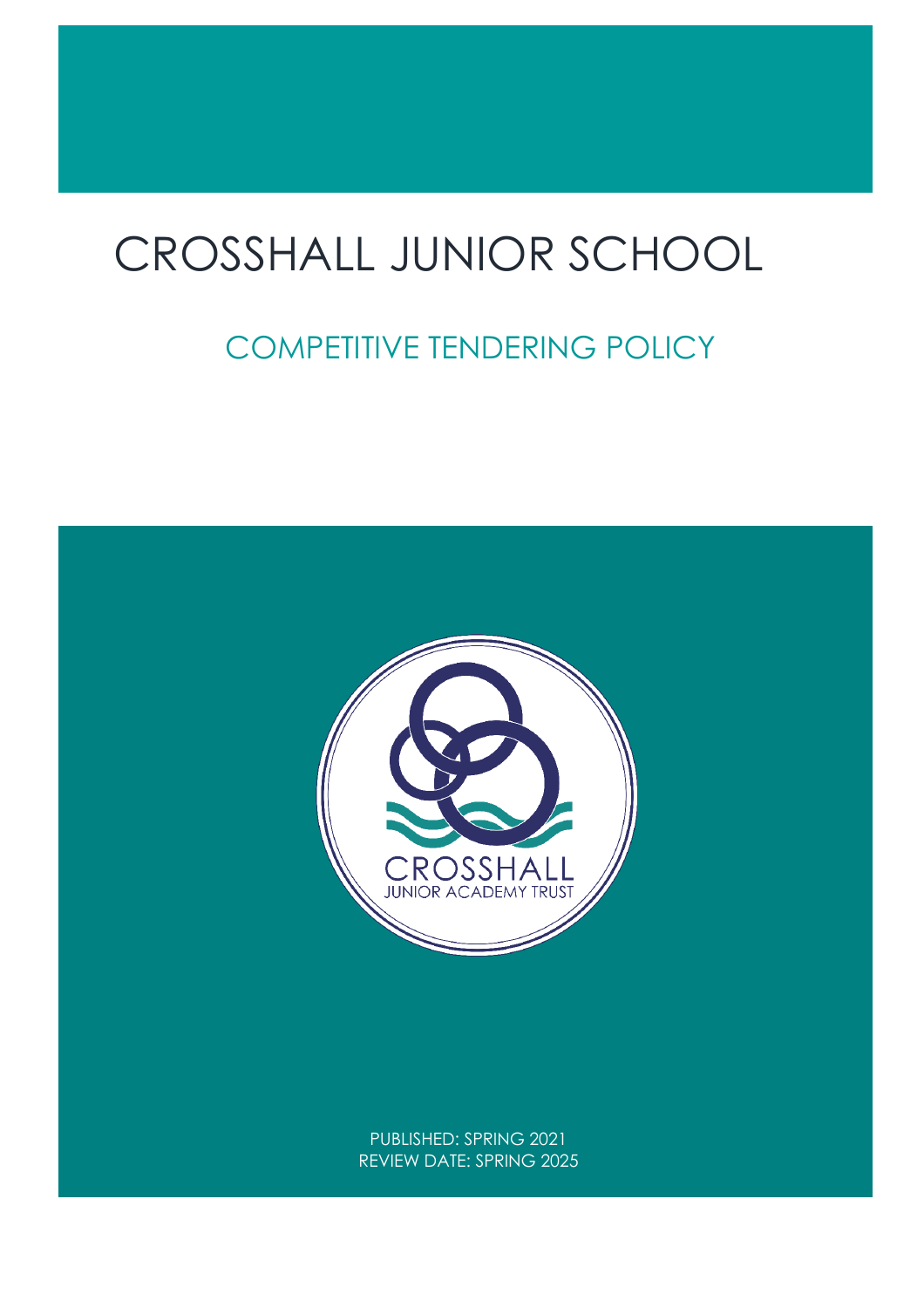# **CROSSHALL JUNIOR SCHOOL**

# **COMPETITIVE TENDERING POLICY**

# **Spring 2021**

In accordance with the requirements set out in the Academies Financial Handbook (ESFA 2020) the academy trusts must ensure that a competitive tendering procedure is in place and applied, and Public Contracts Regulations (PCR) 2015 (as amended) procurement thresholds are observed.

Where required by the conditions attached to a specific grant from the DfE/EFSA, the department's approval must be obtained before the acceptance of a tender.

#### **Framework Agreements**

The Schools Commercial Team (SCT) within DfE reviews a range of frameworks from which schools may make purchases. Frameworks are a type of contract that can be used to buy goods, works or services.

These frameworks are assessed for compliance with procurement regulations, ease of use, suitability and value for money. Feedback from schools is also considered when selecting frameworks.

They are generally easier to use than running a full buying process. Each framework agreement has:

- details of the products and services available
- an agreed pricing structure
- details of the suppliers
- instructions on how to buy
- an agreed set of terms and conditions

Each framework sets out how to choose a supplier and place an order.

### **Goods, works and supplies covered by framework agreements will be procured through the framework agreement.**

There are two options for procurement through a framework agreement:

- 1. Select the supplier from a list.
- 2. Run a 'mini-competition' where all suppliers on the framework list are invited to send a bid and the best is chosen.

Each framework agreement will say if you're allowed to select the supplier without running a mini-competition and will set out the rules which must be followed.

#### **When to get at least three quotes from suppliers**

At least three quotes from relevant supplies may be obtained if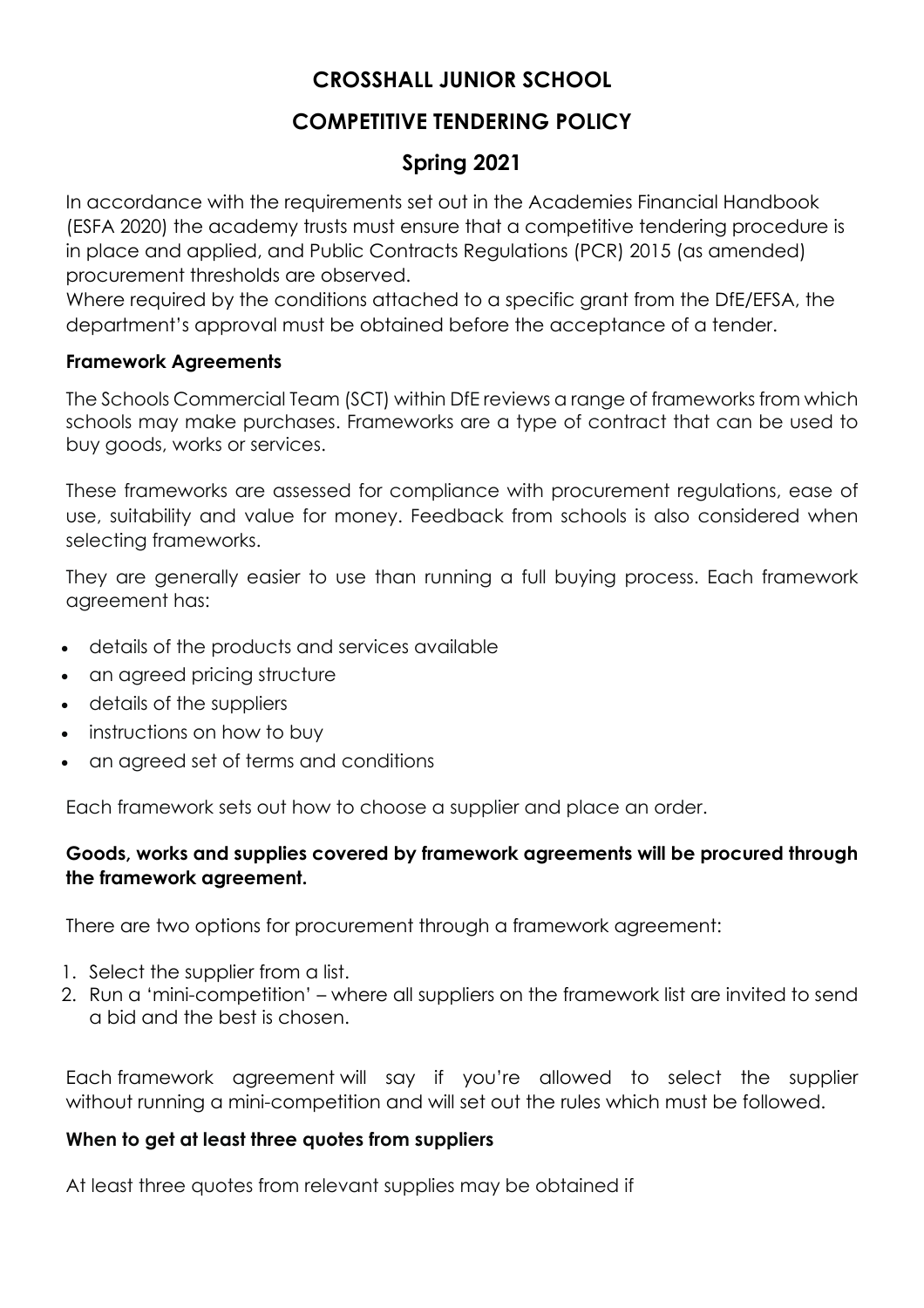- a framework agreement for the relevant goods works or services is not in place
- what is to be purchased is low to medium value

The DfE recommends that:

- low value is under £10,000
- medium value is  $£10,000$  to  $£40,000$

## **When to advertise a contract and run a buying process**

A buying process, inviting suppliers to submit bids, will be undertaken if:

- a framework agreement for the relevant goods works or services is not in place
- what is to be purchased is high value

The DfE generally advise that high value is over £40,000.

However, if the value is over £189,330 PCR compliant buying process may have to be undertaken including the use of the use of the UK e-notification service called Find a Tender (FTS).

### **When to run an PCR compliant buying process**

This kind of process must be undertaken if:

- a framework agreement for the relevant goods works or services is not in place
- the cost of the goods, works or services exceed procurement thresholds

The thresholds are:

- $q$ oods £189,330
- works  $-4.733.252$
- most services £189,330

Some services for education, health and care are covered by the 'light touch regime'.

The threshold for these is £663,540.

#### **Forms of Tenders**

Tender processes begin when the value of the project is over £40,000 and below the procurement threshold of £189,330. See Scheme of Delegation.

High value tenders (over £189,330) are subject to relevant restrictions.

Advertised contracts and tender processes may take different routes. There are three forms of tender procedure: open, restricted and negotiated and the circumstances in which each procedure should be used are described below.

• **Open Tender:** This is where all potential suppliers are invited to tender. The Project Coordinator must discuss and agree with the Head Teacher how best to advertise for suppliers e.g. general press, trade journals or to identify all potential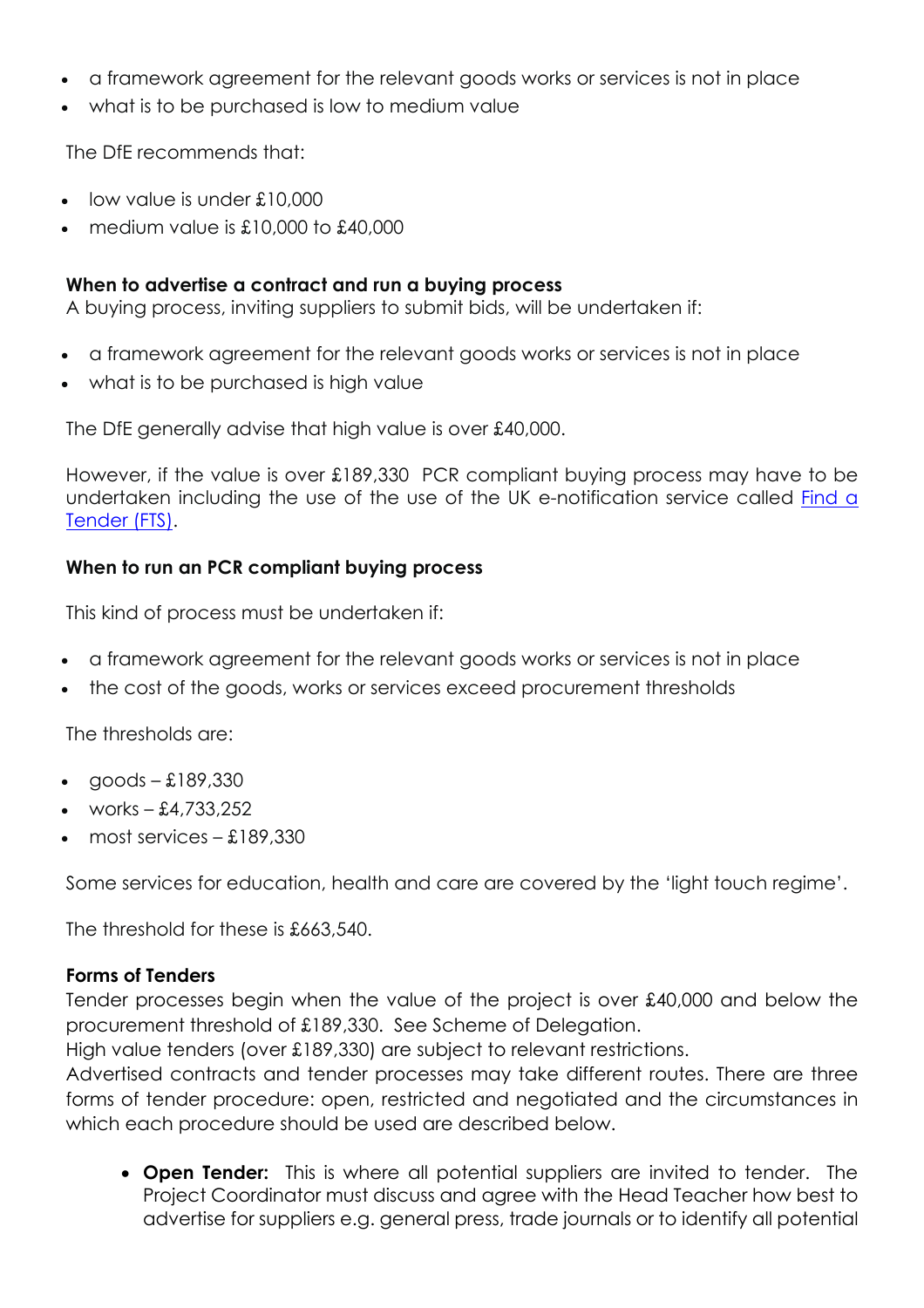suppliers and contact directly if practical. This is the preferred method of tendering, as it is most conducive to competition and the propriety of public funds.

- **Restricted Tender:** This is where suppliers are specifically invited to tender. Restricted tenders are appropriate where:
	- there is a need to maintain a balance between the contract value and administrative costs;
	- a large number of suppliers would come forward or because the nature of the goods are such that only specific suppliers can be expected to supply the academy's requirements;
	- the costs of publicity and advertising are likely to outweigh the potential benefits of open tendering.
- **Negotiated Tender:** The terms of the contract may be negotiated with one or more chosen suppliers. This is appropriate in specific circumstances:
	- the above methods have resulted in either no or unacceptable tenders;
	- only one or very few suppliers are available;
	- extreme urgency exists;
	- additional deliveries by the existing supplier are justified.

# **Preparation for Tender**

Full consideration should be given to:

- objective of project;
- overall requirements;
- technical skills required:
- after sales service requirements;
- form of contract.

It may be useful after all requirements have been established to rank requirements (e.g. mandatory, desirable and additional) and award marks to suppliers on fulfilment of these requirements to help reach an overall decision.

#### **Invitation to Tender**

If a restricted tender is to be used, then an invitation to tender must be issued. If an open tender is used an invitation to tender may be issued in response to an initial enquiry.

An invitation to tender should include the following:

- introduction/background to the project;
- scope and objectives of the project;
- technical requirements;
- implementation of the project;
- terms and conditions of tender and
- form of response.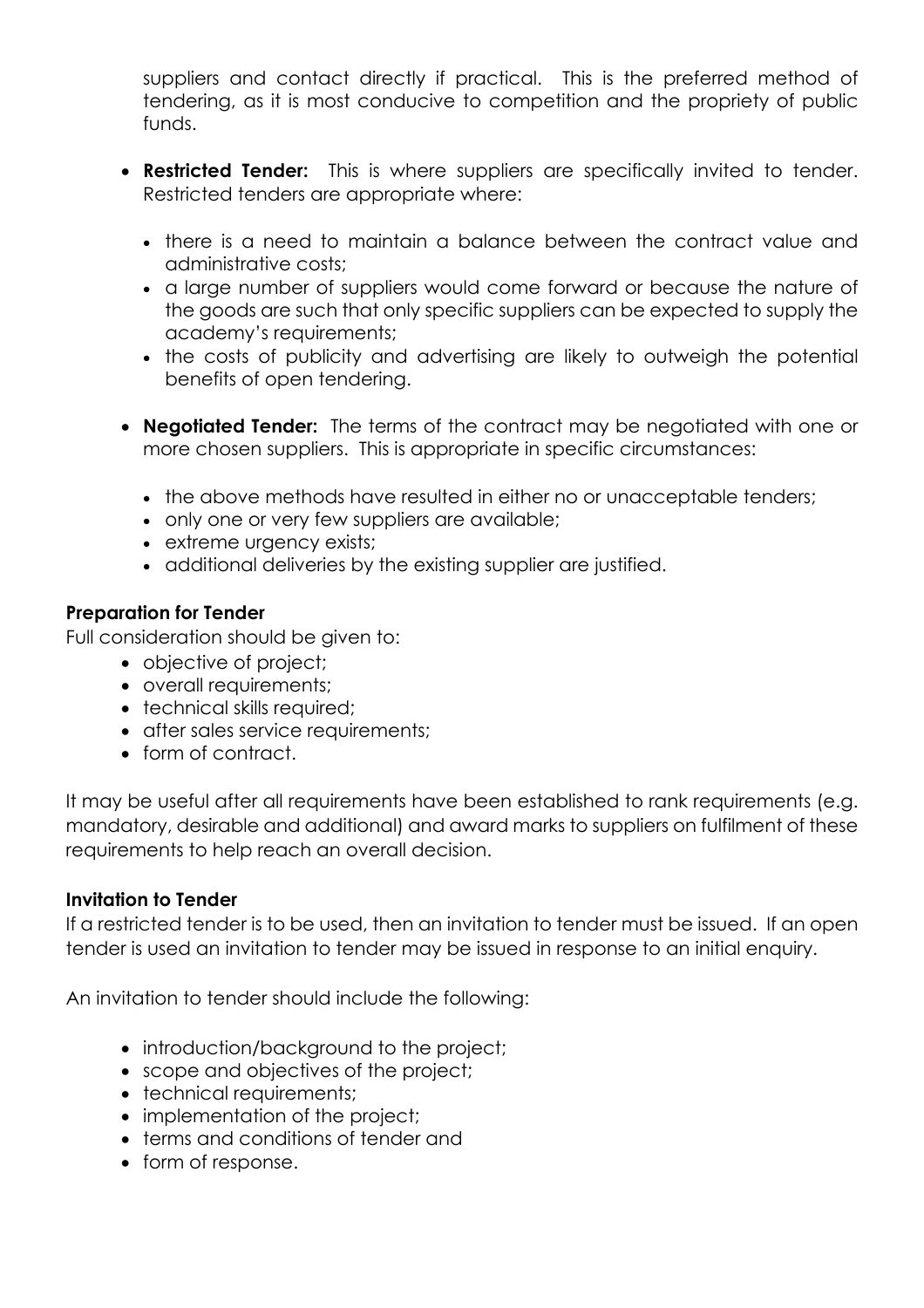## **Aspects to Consider**

#### *Financial*

- Like should be compared with like and if a lower price means a reduced service or lower quality this must be borne in mind when reaching a decision.
- Care should be taken to ensure that the tender price is the total price and that there are no hidden or extra costs.
- Is there scope for negotiation?

#### *Technical/Suitability*

- Qualifications of the contractor
- Relevant experience of the contractor
- Descriptions of technical and service facilities
- Certificates of quality/conformity with standards
- Quality control procedures
- Details of previous sales and references from past customers.

#### *Other Considerations*

- Pre-sales demonstrations
- After sales service
- Financial status of supplier. Suppliers in financial difficulty may have problems completing contracts and in the provision of after sales service. It may be appropriate to have an accountant or similarly qualified person examine audited accounts etc.
- The Social Values Act 2012 relating to the social value of public procurements may be taken into account. It allows you to take into account the social, economic and environmental wellbeing of the relevant area. (See the Public Contract Regulation (PCR))

# **Tender Acceptance Procedures**

The invitation to tender should state the date and time by which the completed tender document should be received by the academy. Tenders should be submitted in plain envelopes clearly marked to indicate they contain tender documents. The envelopes should be time and date stamped on receipt and stored in a secure place prior to tender opening. Tenders received after the submission deadline should not normally be accepted.

#### **Tender Opening Procedures**

All tenders submitted should be opened at the same time and the tender details should be recorded. Two persons should be present for the opening of tenders as follows:

- For contracts up to £25,000 two of the Project Coordinator, the Financial Administrator or the Head Teacher;
- For contracts over £25,000 either the Financial Administrator or the Head Teacher plus a member of the Finance, Resources and Personnel Committee.

A separate record should be established to record the names of the firms submitting tenders and the amount tendered. This record must be signed by both people present